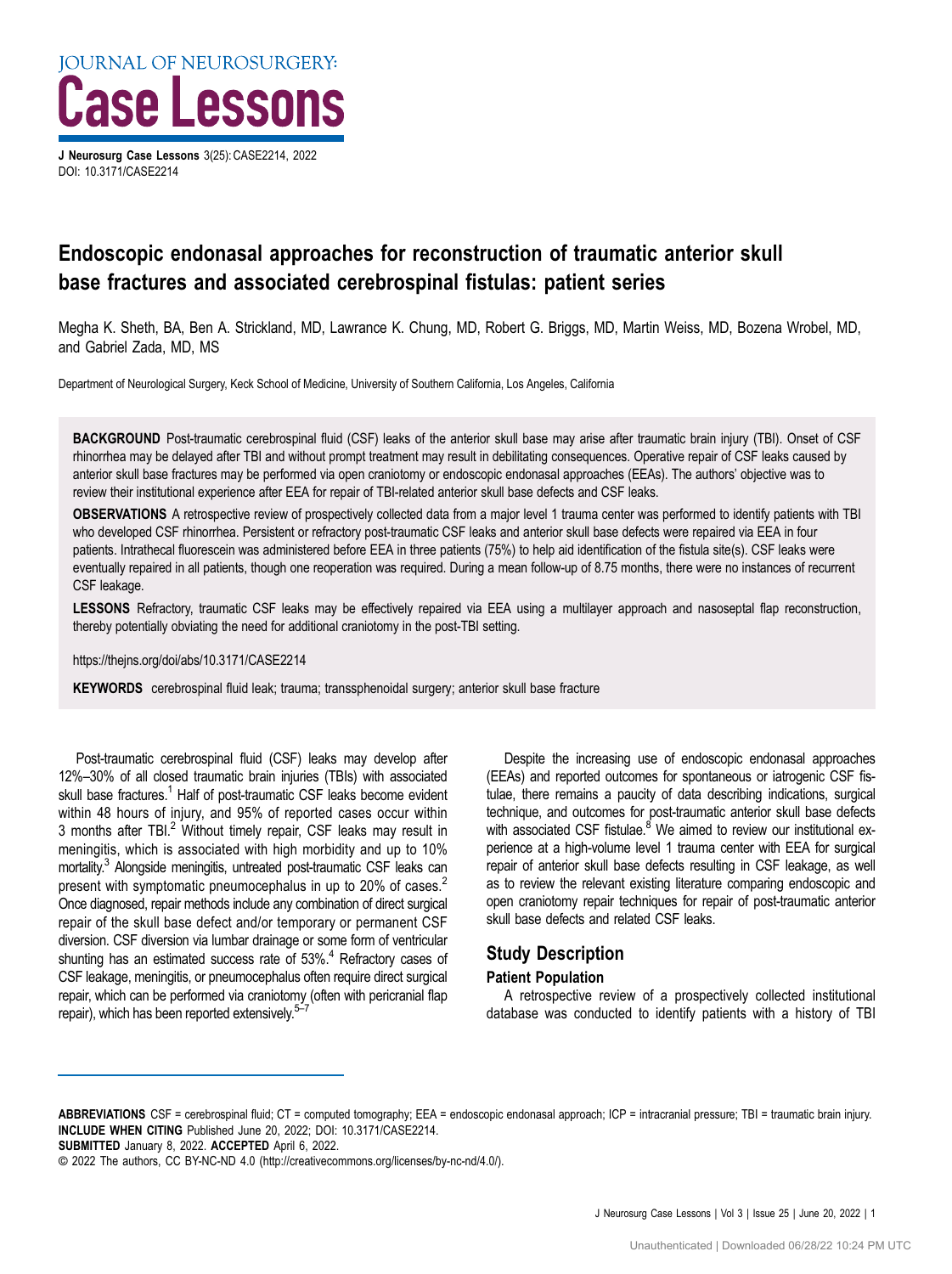with associated CSF leaks of the anterior skull base who underwent EEAs for repair between 2012 and 2019. Patients with spontaneous or iatrogenic CSF leaks were excluded, and patients with resolution of CSF leaks not requiring surgical intervention were excluded. All operations were performed by the senior author team (B.W. and G.Z.). All operations were performed at Los Angeles County  $+$ University of Southern California Medical Center, our high-acuity level 1 trauma center, as well as Keck Hospital. Inclusion criteria were patients aged 18 years or older, confirmed diagnosis of CSF leak, prior TBI, and available clinical follow-up to assess the effectiveness of the repair technique.

#### Data Analyzed

Clinical data analyzed included patient demographics, clinical presentation, prior surgical details relating to TBI, neurological status, and neuroimaging data. Surgical data included procedure performed, noted site of intraoperative CSF leakage, use of fluorescein, use of CSF diversion, and use of a pedicled flap. Postsurgical data included surgical complications, need for reoperation, CSF leak persistence, and follow-up duration and outcomes.

#### Operative Technique

All patients underwent EEA using a four-handed binostril approach performed by the neurosurgery and otolaryngology teams. In cases with subtle skull base defects on preoperative imaging, a lumbar drain was placed preoperatively for both temporary CSF drainage and intrathecal fluorescein administration to aid in fistula site identification. Fluorescein (0.1 mL) was diluted with 10 mL of sterile saline and administered in the lumbar drain at 1 mL per minute immediately after intubation in the operating room. Fluorescein was visible in all cases in which it was used. Fluorescein was not used in one case, because it was not required for localization of the defect. For CSF leak repair in all patients, a multilayer repair using a combination of fascia lata autograft and/or a pedicled flap was used as previously described.<sup>[9](#page-4-0)</sup> In general, our repair technique involved a two-layer fascia lata apposition method for dural reconstruction (dural inlay followed by dural overlay/bony inlay), and autologous fat grafting was reserved for regions of anatomical dead space. The repair is then bolstered with a nasoseptal flap. The flap is raised with an initial superior incision along the roof of the nose carrying anteriorly to the middle turbinate, down to the level of the sphenoid sinus, and inferiorly to the choana and along the floor of the nose. The flap is then raised with a spatulated instrument, being careful to maintain the pedicle's vascular supply, and pivoted to provide broad coverage of the comminuted bony skull base fracture. The edges of the flap are secured to the skull base with a fibrin glue sealant and Surgicel. The flap is finally bolstered against the skull base with a combination of Gelfoam and Nasopore.<sup>[9](#page-4-0)</sup>

### Statistical Analysis

Results are expressed as mean values and standard deviations for continuous variables. Findings for categorical variables are presented as frequencies (number of responses) and percentage distribution.<sup>10</sup>

## Results

## Clinical Demographics and Presentation

Analysis identified four patients meeting inclusion criteria. Two patients were identified at our level 1 trauma center, and the remaining two were transferred to and treated at our university hospital. Half of



FIG. 1. Case 1. Left: Preoperative coronal CT with pneumocephalus (yellow arrow) and right frontal sinus fracture (red arrow). Right: Preoperative sagittal CT with arrows pointing to the same respective defects.

the patients were males ( $n = 2$ ; 50%), and the mean age at surgery was 31.5 ± 19.1 years. Two patients developed CSF rhinorrhea resulting from TBI without prior craniotomy. Prior TBI episodes included remote TBI ( $n = 2$ ; 50%), motor vehicle accident ( $n = 1$ ; 25%), and fall from a height ( $n = 1$ ; 25%). Two (50%) patients underwent prior craniotomy for TBI for the following indications: frontal sinus cranialization ( $n = 2$ ; 50%) and repair of post-traumatic mucocele (n = 1; 25%). None of the fractures or CSF leaks were caused by the prior craniotomy. Time from TBI to diagnosis of CSF leak was a mean of 4 weeks. Two patients had a remote history of TBI decades before the onset of CSF leak, thought to be related to the delayed onset of rhinorrhea.

Preoperative symptoms included CSF rhinorrhea (n = 4; 100%), and meningitic symptoms ( $n = 2$ ; 50%). Three patients (75%) did not have neurological deficits at the time of presentation with posttraumatic CSF leakage. Prior inciting trauma led to cranial nerve deficits in one patient (25%).

### Neuroimaging Characteristics

Neuroimaging included computed tomography (CT) for all cases to characterize and localize potential skull base defects. Magnetic resonance imaging was also available in two (50%) patients. CT confirmed complex, often comminuted fracture patterns of the frontal sinuses ( $n = 3$ ; 75%), ethmoid ( $n = 2$ ; 50%), and/or planum sphenoidale ( $n = 1$ ; 25%). Pneumocephalus was noted in two patients (50%). Concurrent mucocele (n = 1; 25%) and pneumatocele (n = 1; 25%) were also noted. Preoperative neuroimaging is presented in Figs. 1–[3.](#page-2-0)



FIG. 2. Case 2. Left: Preoperative coronal CT with pneumocephalus (yellow arrow) and multiple fractures (red arrow). Right: Preoperative sagittal CT with pneumocephalus (yellow arrow) as well as orbital, ethmoid, and sphenoid fractures (red arrows).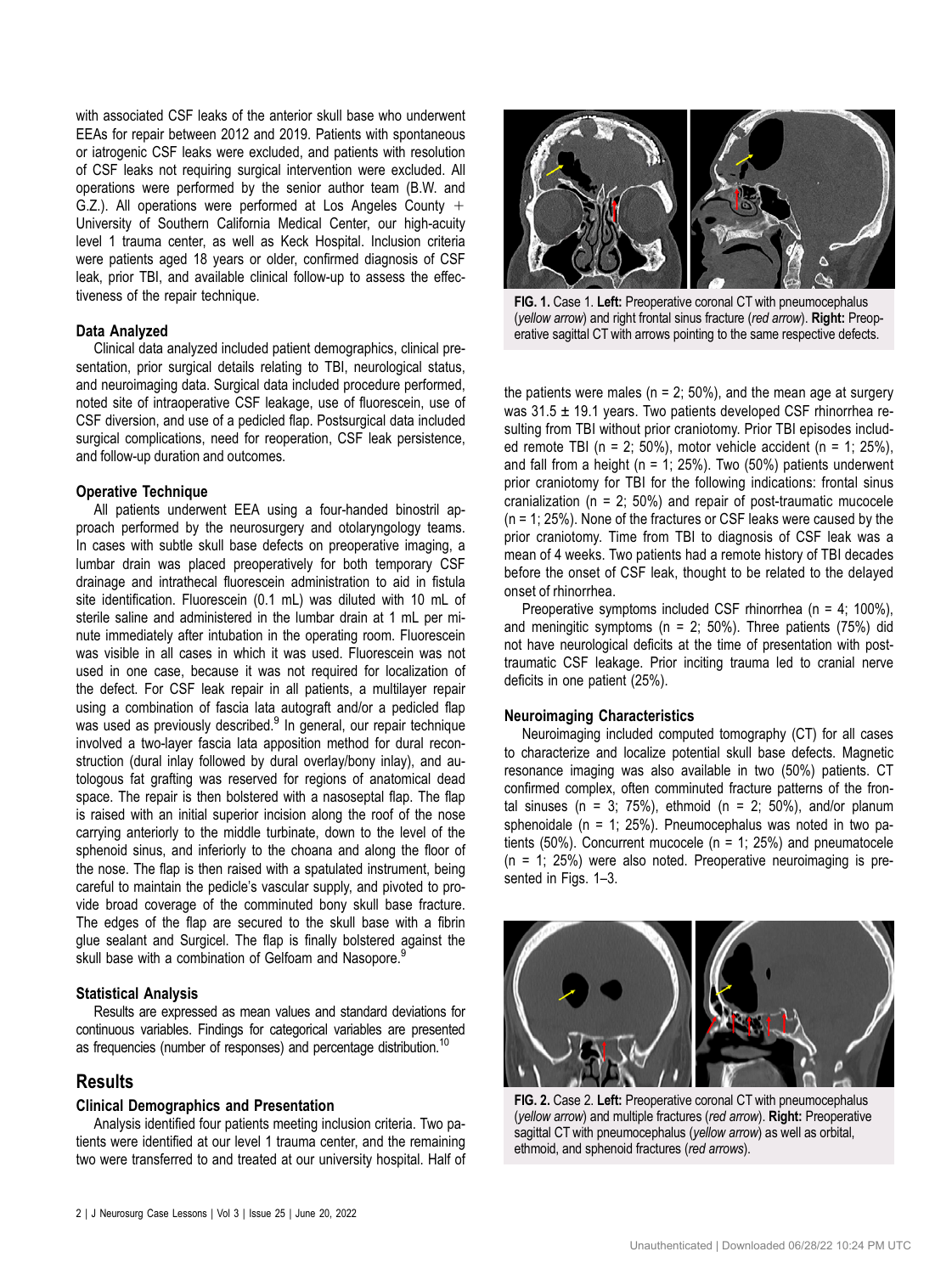<span id="page-2-0"></span>

FIG. 3. Case 4. Left: Preoperative coronal CT with multiple fractures (red arrow). Right: Preoperative sagittal CT with frontal sinus and planum sphenoidale fractures (red arrows).

#### Surgical Data

EEAs for repair of CSF leaks were performed on all four patients. Intraoperative CSF leaks were directly observed in all patients, and intrathecal fluorescein was administered to aid with identification of the fistula site(s) in three patients (75%). A lumbar drain was placed preoperatively in all patients (100%). CSF was then drained at 10 mL per hour for three postoperative days, followed by a clamp trial to assess if the leak remained. All patients underwent surgical repair using a multilayer fascia lata apposition technique and pedicled nasoseptal flap coverage (100%).

#### Surgical Outcomes

CSF leaks were eventually repaired in all four patients; however, reoperation was required in one patient, who presented with delayed tension pneumocephalus related to a frontal sinus fracture unsuccessfully repaired by prior frontal sinus cranialization with a pericranial flap. The mean follow-up for all patients was 8.8 months  $\pm$  6.2 months. Brief summaries of the four clinical cases are provided in Table 1.

#### Complications

The overall surgical complication rate was low. As discussed, tension pneumocephalus developed after EEA repair in one patient (25%), resulting from a frontal sinus fracture from the original TBI, and required repair via open frontal sinus cranialization and a pericranial flap. No patients developed postoperative meningitis or new neurological deficits.

# **Discussion**

### **Observations**

TBI constitutes a leading cause of morbidity and mortality in people under 45 years of age.<sup>11</sup> Of all TBIs, 6%-12% include skull fractures, with [2](#page-4-0)0% of skull fractures involving the skull base.<sup>2</sup> Post-traumatic CSF leakage develops in 12%–30% of patients with skull base fractures.<sup>5,12</sup> The natural history of TBI-related skull base defects and CSF leakage is somewhat favorable overall in the context of TBI, with a reported rate of spontaneous cessation of post-traumatic

|  |  |  |  | TABLE 1. Summary of 4 patients who presented with post-traumatic CSF leak and underwent repair via EEA |
|--|--|--|--|--------------------------------------------------------------------------------------------------------|
|--|--|--|--|--------------------------------------------------------------------------------------------------------|

|                                                    | Case 1                                                                                                                                               | Case 2                                                                                        | Case 3                                                                                                                                                                   | Case 4                                                                                             |
|----------------------------------------------------|------------------------------------------------------------------------------------------------------------------------------------------------------|-----------------------------------------------------------------------------------------------|--------------------------------------------------------------------------------------------------------------------------------------------------------------------------|----------------------------------------------------------------------------------------------------|
| Age (yrs)                                          | 60                                                                                                                                                   | 20                                                                                            | 21                                                                                                                                                                       | 25                                                                                                 |
| Sex                                                | Male                                                                                                                                                 | Female                                                                                        | Female                                                                                                                                                                   | Male                                                                                               |
| Presentation                                       | History of TBI w/ skull base defects<br>& pneumocephalus; subsequent rt<br>frontal pneumatocele formation;<br>mucocele; CSF rhinorrhea;<br>confusion | MVA w/ multiple skull<br>base defects:<br>pneumocephalus;<br>encephalocele; CSF<br>rhinorrhea | TBI at age 4 yrs; delayed<br>mucocele (presenting as rt<br>orbital infection) connecting w/<br>frontal lobe via skull defect;<br>CSF rhinorrhea 1 mo after<br>craniotomy | S/p suicide attempt,<br>multiple skull fractures;<br>CSF rhinorrhea 1 mo<br>after fall from height |
| Time from trauma to<br>diagnosis of CSF<br>leakage | Decades                                                                                                                                              | 4 wks                                                                                         | 4 wks                                                                                                                                                                    | 4 weeks                                                                                            |
| Neurological exam                                  | Intact                                                                                                                                               | Intact                                                                                        | Intact                                                                                                                                                                   | Rt CN VI, VII palsy                                                                                |
| Site of fracture                                   | Rt frontal sinus                                                                                                                                     | Lt/rt sphenoid, lt/rt<br>ethmoid, rt orbit                                                    | Lt/rt frontal sinus                                                                                                                                                      | Lt orbital roof; It frontal<br>sinus; cribriform plate;<br>rt orbit                                |
| Prior craniotomy?                                  | Yes, 1 mo prior, bifrontal craniotomy<br>for mucocele, frontal sinus<br>cranialization w/ pericranial flap                                           | No                                                                                            | Yes, 1 mo prior; frontal<br>craniotomy for mucocele, sinus<br>cranialization w/ pericranial flap                                                                         | No                                                                                                 |
| CSF diversion?                                     | Lumbar drain                                                                                                                                         | Lumbar drain                                                                                  | Lumbar drain                                                                                                                                                             | Lumbar drain                                                                                       |
| Fluorescein?                                       | <b>No</b>                                                                                                                                            | Yes                                                                                           | Yes                                                                                                                                                                      | Yes                                                                                                |
| Pedicled flap?                                     | Yes, bilateral                                                                                                                                       | Yes                                                                                           | Yes                                                                                                                                                                      | Yes                                                                                                |
| Complications                                      | None                                                                                                                                                 | Tension<br>pneumocephalus                                                                     | None                                                                                                                                                                     | None                                                                                               |
| Reoperation?                                       | No                                                                                                                                                   | Yes, for tension<br>pneumocephalus                                                            | <b>No</b>                                                                                                                                                                | No                                                                                                 |
| Follow-up                                          | 5 mos, no further leak                                                                                                                               | 6 mos, no further leak                                                                        | 6 mos, no further leak                                                                                                                                                   | 18 mos, no further leak                                                                            |

 $CN =$  cranial nerve; MVA = motor vehicle accident;  $S/p =$  status post.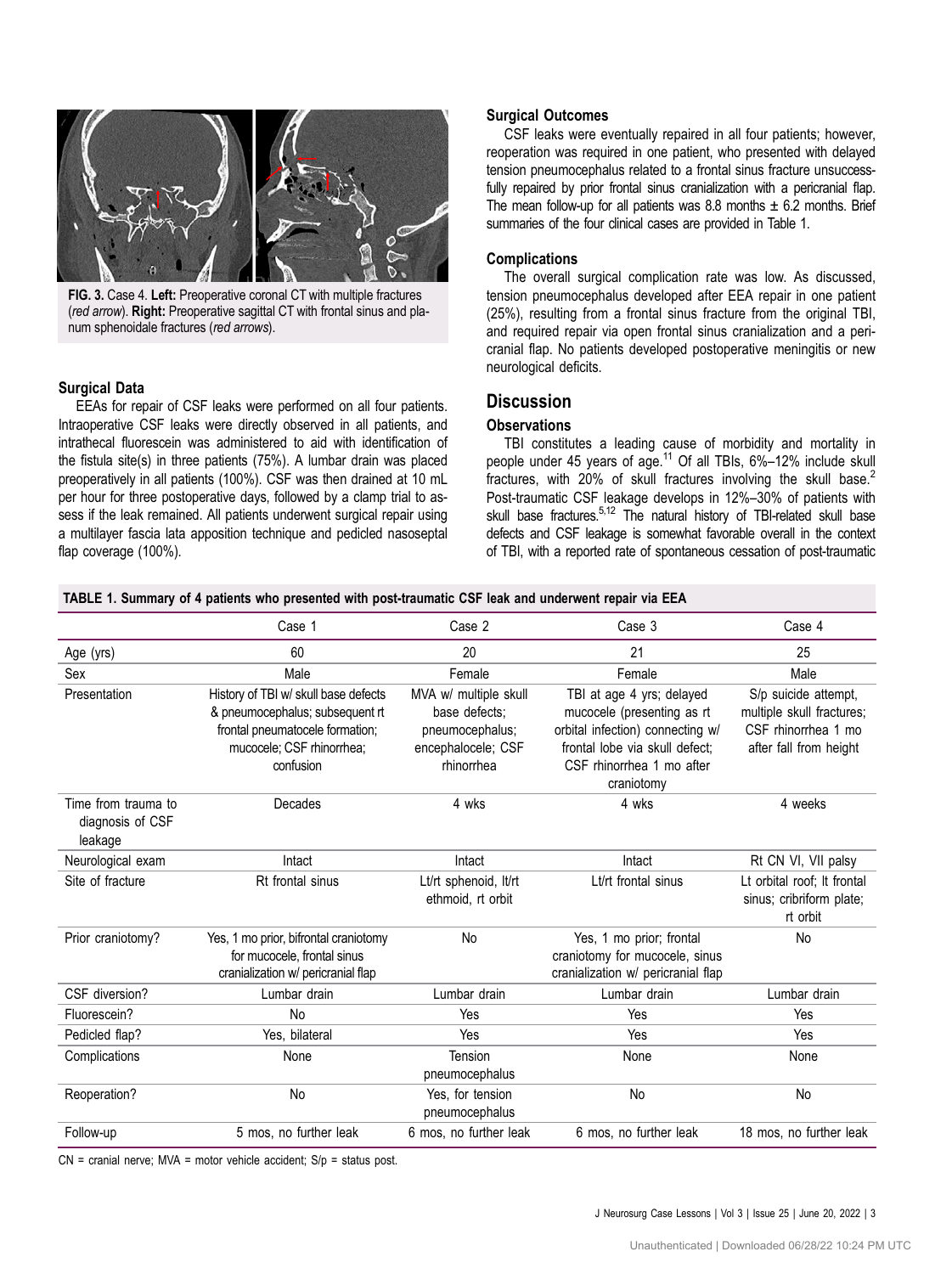CSF leaks of 80%-95%.<sup>[12](#page-4-0)</sup> In cases where intervention is required, the options for management of CSF leakage include direct repair via craniotomy or EEA, with or without CSF diversion.

Conservative therapy for traumatic CSF leaks often involves bed rest, head elevation, and avoidance of exertional activities that increase intracranial pressure (ICP), such as coughing, retching, and Valsalva maneuvers.<sup>[2,5](#page-4-0)</sup> CSF diversion is often indicated in cases of elevated ICP, hydrocephalus, persistent or refractory CSF leakage after initial conservative management, or transiently in cases of operative prophylaxis. CSF diversion via a ventricular or lumbar drain can be used to lower  $ICP<sup>2</sup>$  $ICP<sup>2</sup>$  $ICP<sup>2</sup>$  When conservative management fails, surgical intervention is indicated.<sup>[2](#page-4-0),[5](#page-4-0)</sup> Surgical intervention includes open craniotomy and endoscopic approaches and was first reported by Dandy in 1926 for a cranionasal fistula repaired by a frontal craniotomy.<sup>10,13</sup> Open craniotomy approaches for anterior skull base defects resulting in CSF leaks have reported success rates of 70%-80%.<sup>10,[14](#page-4-0)</sup> This approach, however, may be associated with a variety of untoward complications in the post-TBI setting, including intracerebral hemorrhage, seizures, cerebral edema, frontal lobe deficits, and anosmia.<sup>[5](#page-4-0)</sup>

In recent years, EEA has been reported for a variety of anterior skull base pathologies and repairs; however, a paucity of data for TBI-related defects exists. First performed in 1981 by Wigand et al., the endoscopic approach involves direct access to the anterior skull base via the nasal cavity.<sup>15</sup> Minimally invasive access, avoidance of frontal lobe retraction, accurate localization of the defect (especially using intrathecal fluorescein), preservation of olfaction in many cases, and less overall morbidity are all attractive features of EEA as compared with craniotomy for CSF leak repair.<sup>16,17</sup> The EEA is also associated with lower costs and higher patient satisfaction, although this does not apply to post-TBI patients.<sup>10,17</sup> When compared with traditional intracranial approaches, EEA yields significantly shorter duration of the repair procedure as well as decreased hospital stay, with a median hospital stay of 20 days for the open craniot-omy procedure, compared with 5-9 days in EEA patients.<sup>[14](#page-4-0),[18](#page-4-0),[19](#page-4-0)</sup> In contrast to the open craniotomy approach, the success rate of EEA has been cited by several studies to be over 90%,<sup>[17](#page-4-0),[18](#page-4-0)[,20,21](#page-5-0)</sup> and higher recurrence rates of CSF leakage are more likely after open craniotomy than EEA.<sup>[5,14](#page-4-0)</sup>

In some cases, however, open craniotomy is still indicated for primary repair or if EEA fails, as occurred in one patient in our series who developed tension pneumocephalus after EEA. Skull defects that are depressed or are associated with other intracranial pathologies (e.g., hemorrhagic contusion, hematomas) are likely to require open craniotomy. $2,8,19$  $2,8,19$  $2,8,19$  $2,8,19$  Finally, defect location is a major factor in determining method of repair; defects involving the frontal sinus are more likely to require operative management via open craniotomy due to the narrow diameter from the anterior to posterior frontal recess as well as difficulty in accessing frontal sinus defects. In contrast, ethmoidal and sphenoid leak sites can typically be man-aged successfully via EEA.<sup>[5](#page-4-0),[22](#page-5-0)</sup>

We report the first surgical series focusing solely on surgical repair using EEA for traumatic anterior skull base fractures with refractory CSF fistulae. Most patients had multifocal, often comminuted fractures with refractory CSF leaks and meningitic signs. Intrathecal fluorescein administration was useful in locating the primary or secondary sites of CSF leakage. Successful CSF leak repair was eventually achieved in all cases; however, reoperation was required in one patient for delayed development of pneumocephalus.

#### Literature Review

A review of prior studies reporting on EEA for post-traumatic CSF leaks is presented in [Table 2](#page-4-0). Few prior post-traumatic CSF leak series report using EEA to repair fractures of the ethmoidal roof, cribriform plate, and sphenoid sinus.<sup>[13](#page-4-0),[16](#page-4-0),[23](#page-5-0)</sup> Similarly, our study reports complex fracture patterns of the frontal sinuses, ethmoid, and/or planum sphenoidale in all cases. Time from TBI to develop-ment of CSF leakage was noted to be 6 weeks in one case report<sup>[13](#page-4-0)</sup> and on the order of months by Locatelli et al. $^{23}$  $^{23}$  $^{23}$  Average time from TBI to CSF leak development is not reported by Ibrahim et al.<sup>16</sup> We report time between trauma and CSF leak development to be 4 weeks (one patient had a remote history of TBI decades before CSF leak onset), which aligns with prior literature stating that half of post-traumatic CSF leaks become evident within 2 days of injury, and the majority of reported cases occur within 3 months.

Ibrahim et al.[16](#page-4-0) reported pneumocephalus on imaging before leak repair in 20% of post-traumatic CSF leak cases. In contrast, our study reports 50% of cases presenting with pneumocephalus on imaging, along with concurrent mucocele in 50% and encephalocele in 25% of cases. Other preoperative symptoms in our surgical cohort included concurrent meningitic symptoms in 50% and TBIrelated cranial nerve deficits in 25%. A notable difference between our cohort and prior studies is the use of CSF diversion methods including lumbar and external ventricular drains. Past studies report very little to no use of CSF diversion methods, whereas in our study a lumbar drain was used in 100% of cases. The risks and benefits of temporary CSF diversion must be weighed carefully because they may provide a benefit in allowing the reconstruction to take place but also increase the potential risk for pneumocephalus, as occurred in one patient in our series.

Overall CSF leak repair success rates were ultimately similar when comparing our study with others: The post-traumatic CSF leak repair case report was successful; Ibrahim et al.<sup>[16](#page-4-0)</sup> reported a 90% success rate, with one case requiring reoperation; and Locatelli et al. $^{23}$  $^{23}$  $^{23}$  reported a 90% success rate with four cases requiring reoperation. Similarly, our study reports an eventual success rate of 100% in repairing CSF rhinorrhea, with one patient requiring reoperation for pneumocephalus.

#### Lessons

Our findings suggest that EEA is an effective repair strategy for most severe fractures of the anterior skull base presenting with refractory CSF leakage. Use of a judicious pedicled nasoseptal flap to provide broad coverage of and apposition to the bony skull base is an effective strategy to create durable reconstruction in post-traumatic CSF leaks with comminuted anterior skull base fractures. The width of the flap may be extended by harvesting mucosal tissue from the nasal cavity floor and under the inferior turbinate to aid in maximizing coverage for multifocal fractures.

Limitations of the present study include the small retrospective case nature, heterogeneity in TBI types and time periods of presentation, and variety in related procedures. However, the experience derived from a high-volume TBI center in using EEA for refractory and complex anterior skull base defects is novel and worth relating and offers insight into the often challenging management of TBIassociated skull base defects.

Refractory CSF rhinorrhea is a rare complication of TBI that, without timely repair, may result in severe neurological sequelae. EEA with intrathecal fluorescein is a favorable method of repair for complex,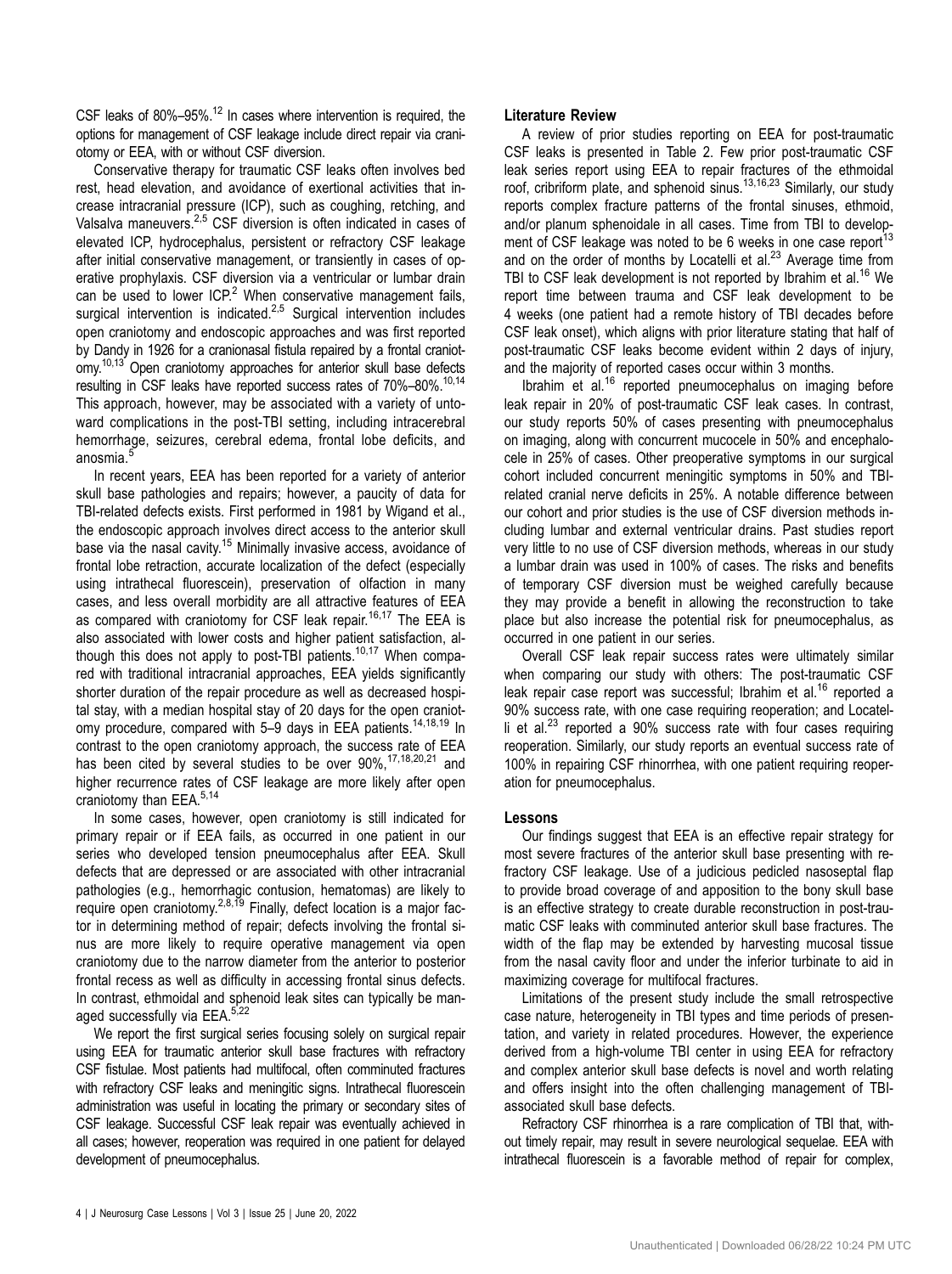<span id="page-4-0"></span>

|                                                             |     |                                                             | TABLE 2. Literature review of EEA in cases of traumatic | anterior skull base fractures with CSF leakage                                        |                                         |                                                    |                                                                                                         |                                                                                   |                                                                                                        |
|-------------------------------------------------------------|-----|-------------------------------------------------------------|---------------------------------------------------------|---------------------------------------------------------------------------------------|-----------------------------------------|----------------------------------------------------|---------------------------------------------------------------------------------------------------------|-----------------------------------------------------------------------------------|--------------------------------------------------------------------------------------------------------|
| Authors & Year Cases                                        |     | of CSF Leak<br>No. of Development<br>Trauma to<br>Time From | <b>Before Repair</b><br>Duration of<br>Rhinorrhea       | Fracture Location                                                                     | Imaging                                 | Repair Method                                      | EVD, VP Shunt)<br>CSF Diversion<br>(Lumbar Drain,                                                       | Postoperative<br>Hospital<br>Stay                                                 | Success Rate?                                                                                          |
| Komatsu et al.,<br>$2011^{13}$                              |     | 6 wks                                                       |                                                         | Linear fracture of It<br>anterior ethmoidal<br>roof                                   |                                         | Endoscopic<br>endonasal                            | ≸                                                                                                       | 5 days                                                                            | yes                                                                                                    |
| brahim et al.,<br>2016 <sup>16</sup>                        | ₽   |                                                             | $3$ days-1 $yr$                                         | Cribriform plate,<br>sphenoid sinus                                                   | Pneumocephalus<br>on CT (n = 2;<br>20%) | Endoscopic<br>endonasal<br>multilayer<br>technique | 4 (9.5%) (not specific<br>for post-traumatic<br>cases)                                                  | (range: 4-8 days)<br>(not specific for<br>post-traumatic<br>Mean 6 days<br>cases) | evision op to repair<br>accident, required<br>post-road traffic<br>a missed defect)<br>9, 90% (1 case, |
| Locatelli et al.,<br>$2006^{23}$                            | వ్ల | Mos                                                         |                                                         | sinus, sphenoid sinus,<br>multiple fractures<br>ethmoid, frontal<br>Cribriform plate, |                                         | Endoscopic<br>endonasal                            | specific for post-traumatic<br>cases); 1 (VP shunt in a<br>2 (lumbar drain, not<br>post-traumatic case) | $3-5$ days                                                                        | 35,90%                                                                                                 |
| EVD = external ventricular drain; VP = ventriculoperitoneal |     |                                                             |                                                         |                                                                                       |                                         |                                                    |                                                                                                         |                                                                                   |                                                                                                        |

often multifocal refractory CSF leaks of the anterior skull base, especially comminuted fractures involving the ethmoidal and sphenoid regions. Compared with more traditional open craniotomy repair methods, EEA may be favorable for a variety of reasons, especially avoidance of brain retraction.<sup>[22](#page-5-0)</sup> Successful repair of post-TBI CSF rhinorrhea and anterior skull base defects may be achieved using EEA.

#### References

- 1. Yellinek S, Cohen A, Merkin V, Shelef I, Benifla M. Clinical significance of skull base fracture in patients after traumatic brain injury. J Clin Neurosci. 2016;25:111 –115.
- 2. Phang SY, Whitehouse K, Lee L, Khalil H, McArdle P, Whit field PC. Management of CSF leak in base of skull fractures in adults. Br J Neurosurg. 2016;30(6):596 –604.
- 3. Oh JW, Kim SH, Whang K. Traumatic cerebrospinal fluid leak: diagnosis and management. Korean J Neurotrauma. 2017;13(2):63–67.
- 4. Fan S, Chen Y, Cao Y, et al. The effectiveness of lumbar drainage in the management of delayed or recurrent cerebrospinal fluid leaks: a retrospective case series in a single center. World Neurosurg. 2019;129:e845 –e850.
- 5. Mathias T, Levy J, Fatakia A, McCoul ED. Contemporary approach to the diagnosis and management of cerebrospinal fluid rhinorrhea. Ochsner J. 2016;16(2):136 –142.
- 6. Bongartz EB, Nau HE, Liesegang J. The cerebrospinal fluid fistula. Rhinorrhoea, otorrhoea and orbitorrhoea. Neurosurg Rev. 1981;4(4): 195 –200.
- 7. Laun A. Traumatic cerebrospinal fluid fistulas in the anterior and middle cranial fossae. Acta Neurochir (Wien). 1982;60(3-4):215 –222.
- 8. Yadav YR, Parihar V, Janakiram N, Pande S, Bajaj J, Namdev H. Endoscopic management of cerebrospinal fluid rhinorrhea. Asian J Neurosurg. 2016;11(3):183 –193.
- 9. Bakhsheshian J, Wheeler S, Strickland BA, et al. Surgical outcomes following repeat transsphenoidal surgery for nonfunctional pituitary adenomas: a retrospective comparative study. Oper Neurosurg (Hagerstown). 2019;16(2):127 –135.
- 10. Christoforidou A, Tsitsopoulos PP, Selviaridis P, Vital V, Constantinidis J. Endonasal endoscopic repair of cerebrospinal fluid leaks versus craniotomy: comparison of the outcomes. Hippokratia. 2016;20(4): 299 –302.
- 11. Kaur P, Sharma S. Recent advances in pathophysiology of traumatic brain injury. Curr Neuropharmacol. 2018;16(8):1224–1238.
- 12. Friedman JA, Ebersold MJ, Quast LM. Persistent posttraumatic cerebrospinal fluid leakage. Neurosurg Focus. 2000;9(1):e1.
- 13. Komatsu M, Komatsu F, Cavallo LM, et al. Purely endoscopic repair of traumatic cerebrospinal fluid rhinorrhea from the anterior skull base: case report. Neurol Med Chir (Tokyo). 2011;51(3):222 –225.
- 14. Jones NS, Becker DG. Advances in the management of CSF leaks. BMJ. 2001;322(7279):122 –123.
- 15. McMains KC, Gross CW, Kountakis SE. Endoscopic management of cerebrospinal fluid rhinorrhea. Laryngoscope. 2004;114(10): 1833 –1837.
- 16. Ibrahim AA, Okasha M, Elwany S. Endoscopic endonasal multilayer repair of traumatic CSF rhinorrhea. Eur Arch Otorhinolaryngol. 2016;273(4):921 –926.
- 17. Daele JJ, Goffart Y, Machiels S. Traumatic, iatrogenic, and spontaneous cerebrospinal fluid (CSF) leak: endoscopic repair. B-ENT. 2011;7(suppl 17):47 –60.
- 18. Iavarone A, Luparello P, Lazio MS, et al. The surgical treatment of cerebrospinal fistula: qualitative and quantitative analysis of indications and results. Head Neck. 2020;42(2):344–356.
- 19. Thapa AJ, Lei BX, Zheng MG, Li ZJ, Liu ZH, Deng YF. The surgical treatment of posttraumatic skull base defects with cerebrospinal fluid leak. J Neurol Surg B Skull Base. 2018;79(2):205–216.